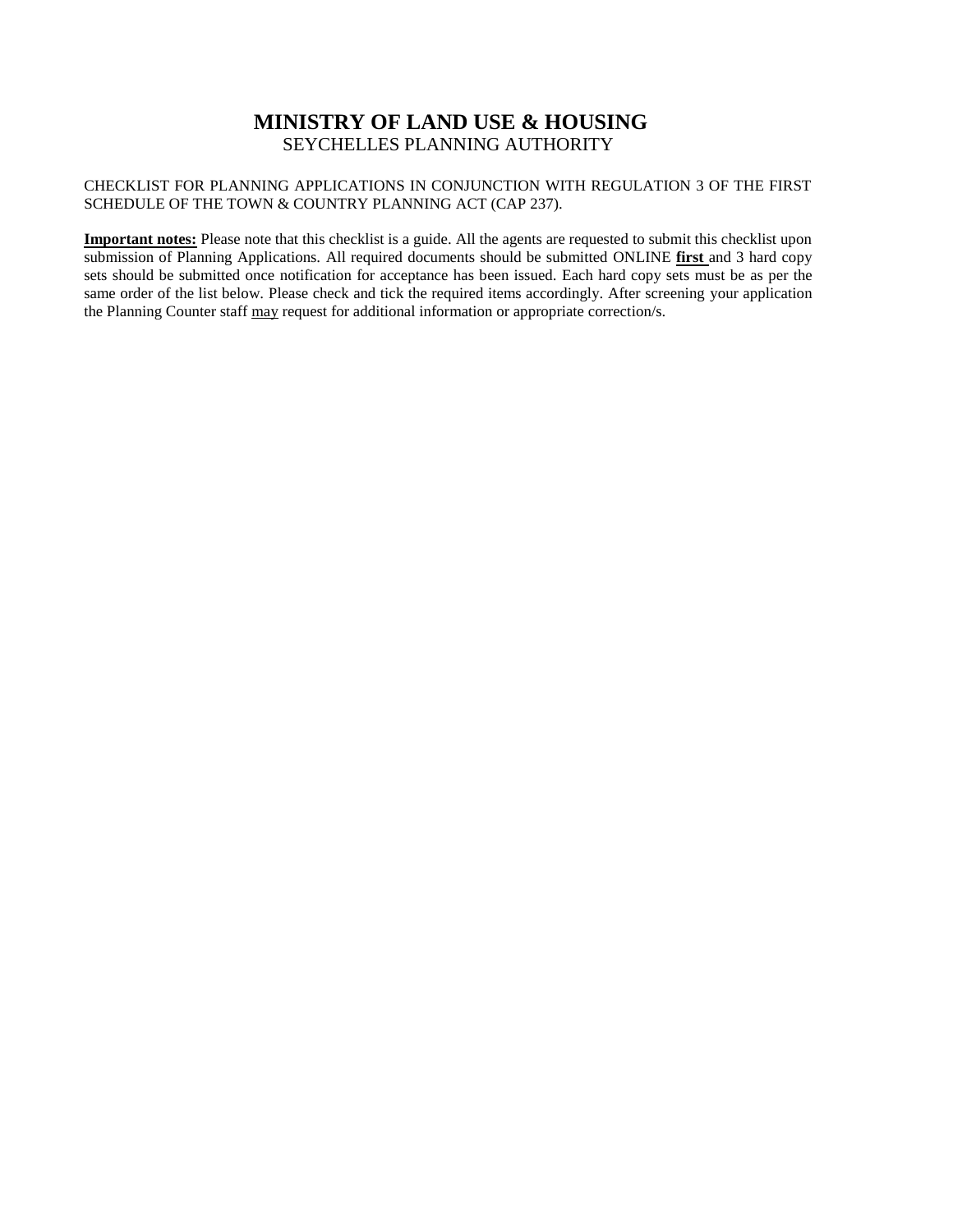| <b>REQUIRED DOCUMENTS</b>                                                                                                                                     | <b>Checked by Agent</b> | <b>Checked</b><br>by P.C | <b>Remarks</b> |
|---------------------------------------------------------------------------------------------------------------------------------------------------------------|-------------------------|--------------------------|----------------|
|                                                                                                                                                               |                         | <b>Staff</b>             |                |
| 1) P. Application form $(3 \text{ copies}) -$<br>Completed in full with all the<br>relevant sections filled in                                                |                         |                          |                |
| accordance to the Town &<br><b>Country Planning Act</b><br>Note: Client's correct address,<br>email and phone                                                 |                         |                          |                |
| Number is a must.                                                                                                                                             |                         |                          |                |
| 2) Environmental form (2 copies)-<br>As per EP (Act)                                                                                                          |                         |                          |                |
| 3) Declaration form (Original copy)<br>Note: Client's signature is a must.<br>(If there is more than one owner all                                            |                         |                          |                |
| who has right on respective land<br>must sign.(if applicable)                                                                                                 |                         |                          |                |
| 4) Title Deed and Notice of First<br>Registration (Not older than 6                                                                                           |                         |                          |                |
| months from date of copy).<br>Should contain certified stamp.<br>*Letter of permission and Transcripts<br>(If applicable) to be legally attested.             |                         |                          |                |
| 5) Location plan (3 copies) -                                                                                                                                 |                         |                          |                |
| *Should contain Survey Division's<br>identification. Show landmarks and<br>access from main road leading to plot<br>colored in <b>yellow</b> and plot in red. |                         |                          |                |
| 6) Cadastral diagram (2 copies)                                                                                                                               |                         |                          |                |
| 7) Site plan (3 copies)-Show: (Scale<br>1:200                                                                                                                 |                         |                          |                |
| 1:250,1:300,1:350,1:400,1:450,1:500<br>Inset for large sites at a readable<br>scale to fit at least 75% of an A3 size<br>paper .The A3 paper should show      |                         |                          |                |
| only the site plan                                                                                                                                            |                         |                          |                |
| *Plot reference, beacon numbers and<br>North point                                                                                                            |                         |                          |                |
| *Position of all existing features in<br>blue: (Man-made and Natural) E.g.<br>Paved areas, existing buildings,<br>power lines, telephone lines, buried        |                         |                          |                |
| services, watercourses and boulders,<br>existing waste water disposal<br>facilities.<br>Proposals in red.                                                     |                         |                          |                |
| Roof Line and building line<br>indicated.                                                                                                                     |                         |                          |                |
| Red for proposed: Blue for existing;<br>Yellow for access                                                                                                     |                         |                          |                |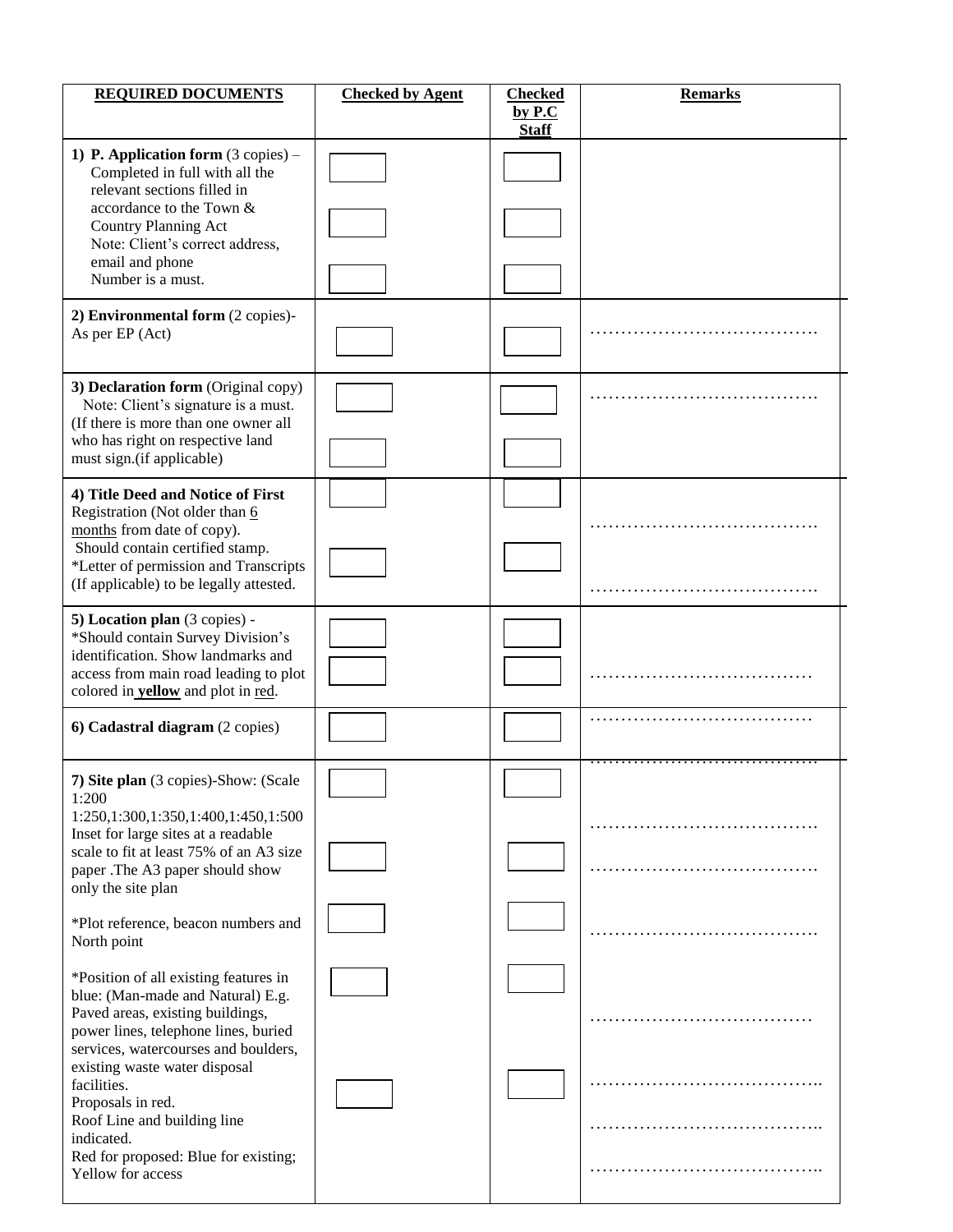| *Dimensions of relevant features,<br>such as buildings soak away pits<br>(from proposal and boundaries)                                                                                                                                          |  |   |
|--------------------------------------------------------------------------------------------------------------------------------------------------------------------------------------------------------------------------------------------------|--|---|
| *Roads (R.O.W) and adjoining plots<br>with references; differentiate built,<br>proposed, demarcated on cadastral                                                                                                                                 |  |   |
| Distance of the nearest part of the<br>building to the centerline of the road.<br>(where applicable)                                                                                                                                             |  |   |
| *Indicate by contour lines, spot<br>levels to describe the topography of<br>the site                                                                                                                                                             |  |   |
| *Annotate section line of cut for<br>topographical profile (Compulsory<br>for steep sites)                                                                                                                                                       |  |   |
| *Waste handling facilities especially<br>bin site<br>(E.g. for Commercial Development)                                                                                                                                                           |  |   |
| *Numbered Parking spaces                                                                                                                                                                                                                         |  |   |
| * Area of sealed surfaces of<br>proposed and existing structures                                                                                                                                                                                 |  |   |
| 8) Layout plans (3 copies normal<br>scale)<br>1:50,1:75, 1:100,1:150<br>scale must be legible<br>*Plans of every floor and roof.                                                                                                                 |  | . |
| *Dimensions and planned use of<br>each room, walls and openings<br>3 levels dimension (Internal/External<br>dimension of the whole length of<br>building, dimension for the interior<br>of the building, dimension for wall,<br>windows, doors.) |  |   |
| *Fixed equipments for sanitary<br>accommodation, waste appliances,<br>heat producing appliances,<br>ventilators                                                                                                                                  |  |   |
| *Position of waste, sewer, rainwater<br>and ventilation pipes. (Indicated by<br>appropriate colours)                                                                                                                                             |  |   |
| *All steps, stairways, landings,<br>handrails, ramps and balconies                                                                                                                                                                               |  |   |
| *Location and type of fire-fighting<br>equipment and fire exit signs<br>(Commercial/Industrial<br>development)                                                                                                                                   |  |   |
| *Plumbing details with arrangements                                                                                                                                                                                                              |  |   |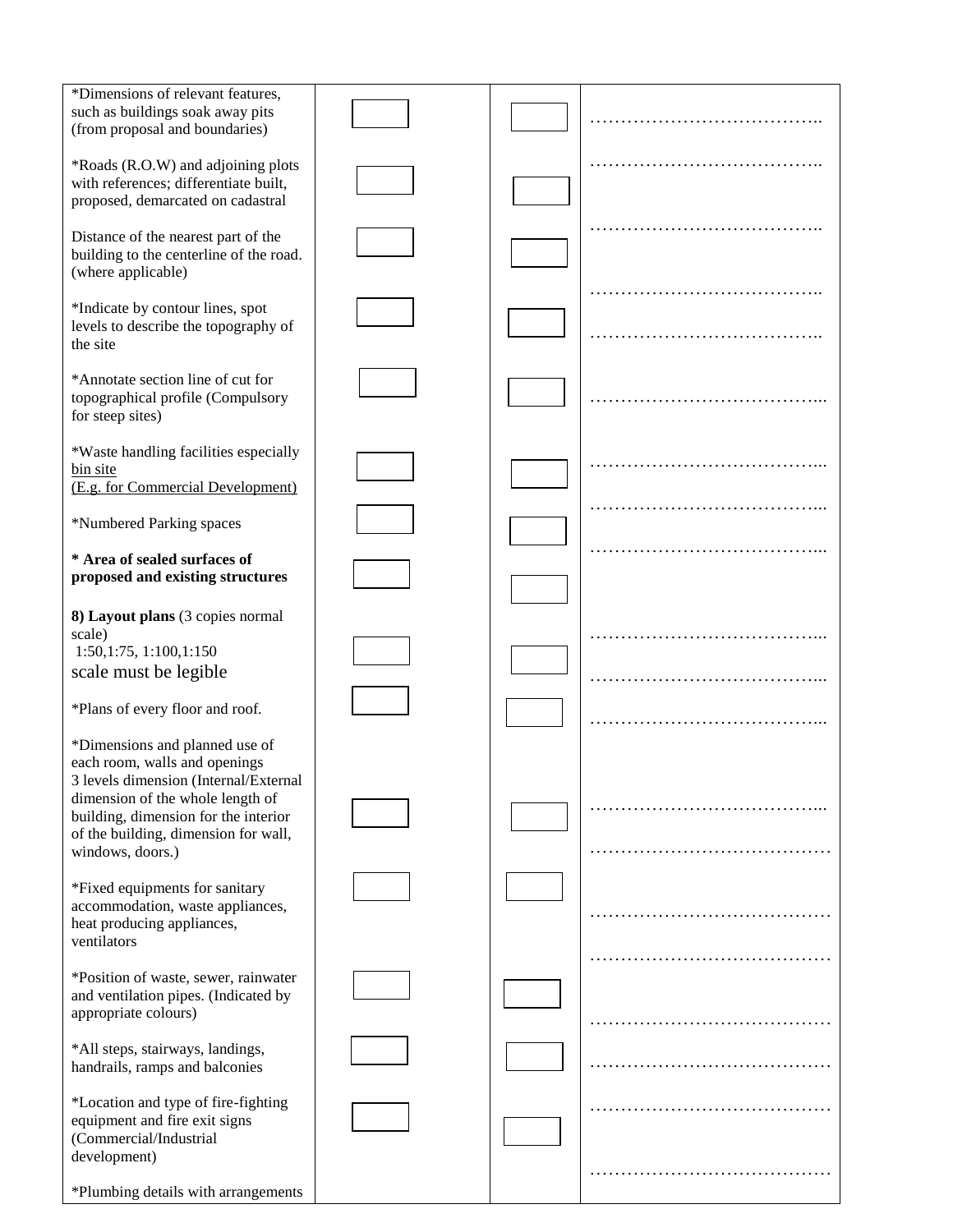| *Position and direction of cut for the<br>section.<br>Area of each room to be<br>stated/stipulated on layout plans,<br>Note that Min. areas & dimensions of<br>habitable rooms to be as per Section<br>32, Second Schedule, Table 11, Part<br>3 of TCPA [CAP237]<br>9) Elevation plans (3 copies normal<br>scale)<br>1:30, 1:50, 1:75, 1:100, 1:150<br>*Show Elevation Marks/Heights<br>*Labeled in accordance to floor<br>layout<br>*Show Colour scheme on at least one<br>elevation on all sets of drawings (for<br>commercial & residential<br>development)<br>10) Sections (3 copies) 1:30,1:75.<br>1:100<br>Drawing must be legible * 1:50<br>(AE)<br>*Shown in relation to the position<br>and direction of cut on the layout<br>*Position of damp proof<br>courses/membranes and any other<br>barriers with dimensions of floors<br>*Materials of construction and anti-<br>termite treatment and anti-weathering<br>measures<br>*Floor and ground levels in relation<br>to each other, all details of<br>construction (Raised by 1m in flood<br>prone areas) |  |  | for mains and for cistern supply and<br>Electrical legend |
|----------------------------------------------------------------------------------------------------------------------------------------------------------------------------------------------------------------------------------------------------------------------------------------------------------------------------------------------------------------------------------------------------------------------------------------------------------------------------------------------------------------------------------------------------------------------------------------------------------------------------------------------------------------------------------------------------------------------------------------------------------------------------------------------------------------------------------------------------------------------------------------------------------------------------------------------------------------------------------------------------------------------------------------------------------------------|--|--|-----------------------------------------------------------|
|                                                                                                                                                                                                                                                                                                                                                                                                                                                                                                                                                                                                                                                                                                                                                                                                                                                                                                                                                                                                                                                                      |  |  |                                                           |
|                                                                                                                                                                                                                                                                                                                                                                                                                                                                                                                                                                                                                                                                                                                                                                                                                                                                                                                                                                                                                                                                      |  |  |                                                           |
|                                                                                                                                                                                                                                                                                                                                                                                                                                                                                                                                                                                                                                                                                                                                                                                                                                                                                                                                                                                                                                                                      |  |  |                                                           |
|                                                                                                                                                                                                                                                                                                                                                                                                                                                                                                                                                                                                                                                                                                                                                                                                                                                                                                                                                                                                                                                                      |  |  |                                                           |
|                                                                                                                                                                                                                                                                                                                                                                                                                                                                                                                                                                                                                                                                                                                                                                                                                                                                                                                                                                                                                                                                      |  |  |                                                           |
|                                                                                                                                                                                                                                                                                                                                                                                                                                                                                                                                                                                                                                                                                                                                                                                                                                                                                                                                                                                                                                                                      |  |  |                                                           |
|                                                                                                                                                                                                                                                                                                                                                                                                                                                                                                                                                                                                                                                                                                                                                                                                                                                                                                                                                                                                                                                                      |  |  |                                                           |
|                                                                                                                                                                                                                                                                                                                                                                                                                                                                                                                                                                                                                                                                                                                                                                                                                                                                                                                                                                                                                                                                      |  |  |                                                           |
|                                                                                                                                                                                                                                                                                                                                                                                                                                                                                                                                                                                                                                                                                                                                                                                                                                                                                                                                                                                                                                                                      |  |  |                                                           |
|                                                                                                                                                                                                                                                                                                                                                                                                                                                                                                                                                                                                                                                                                                                                                                                                                                                                                                                                                                                                                                                                      |  |  |                                                           |
|                                                                                                                                                                                                                                                                                                                                                                                                                                                                                                                                                                                                                                                                                                                                                                                                                                                                                                                                                                                                                                                                      |  |  |                                                           |
|                                                                                                                                                                                                                                                                                                                                                                                                                                                                                                                                                                                                                                                                                                                                                                                                                                                                                                                                                                                                                                                                      |  |  |                                                           |
|                                                                                                                                                                                                                                                                                                                                                                                                                                                                                                                                                                                                                                                                                                                                                                                                                                                                                                                                                                                                                                                                      |  |  |                                                           |
|                                                                                                                                                                                                                                                                                                                                                                                                                                                                                                                                                                                                                                                                                                                                                                                                                                                                                                                                                                                                                                                                      |  |  |                                                           |
| *Span of cantilevered floor                                                                                                                                                                                                                                                                                                                                                                                                                                                                                                                                                                                                                                                                                                                                                                                                                                                                                                                                                                                                                                          |  |  |                                                           |
| *Provision made in the structure for<br>insulation against transmission of<br>airborne sound (E.g. in discotheques)<br>and for protection against fire                                                                                                                                                                                                                                                                                                                                                                                                                                                                                                                                                                                                                                                                                                                                                                                                                                                                                                               |  |  |                                                           |
|                                                                                                                                                                                                                                                                                                                                                                                                                                                                                                                                                                                                                                                                                                                                                                                                                                                                                                                                                                                                                                                                      |  |  |                                                           |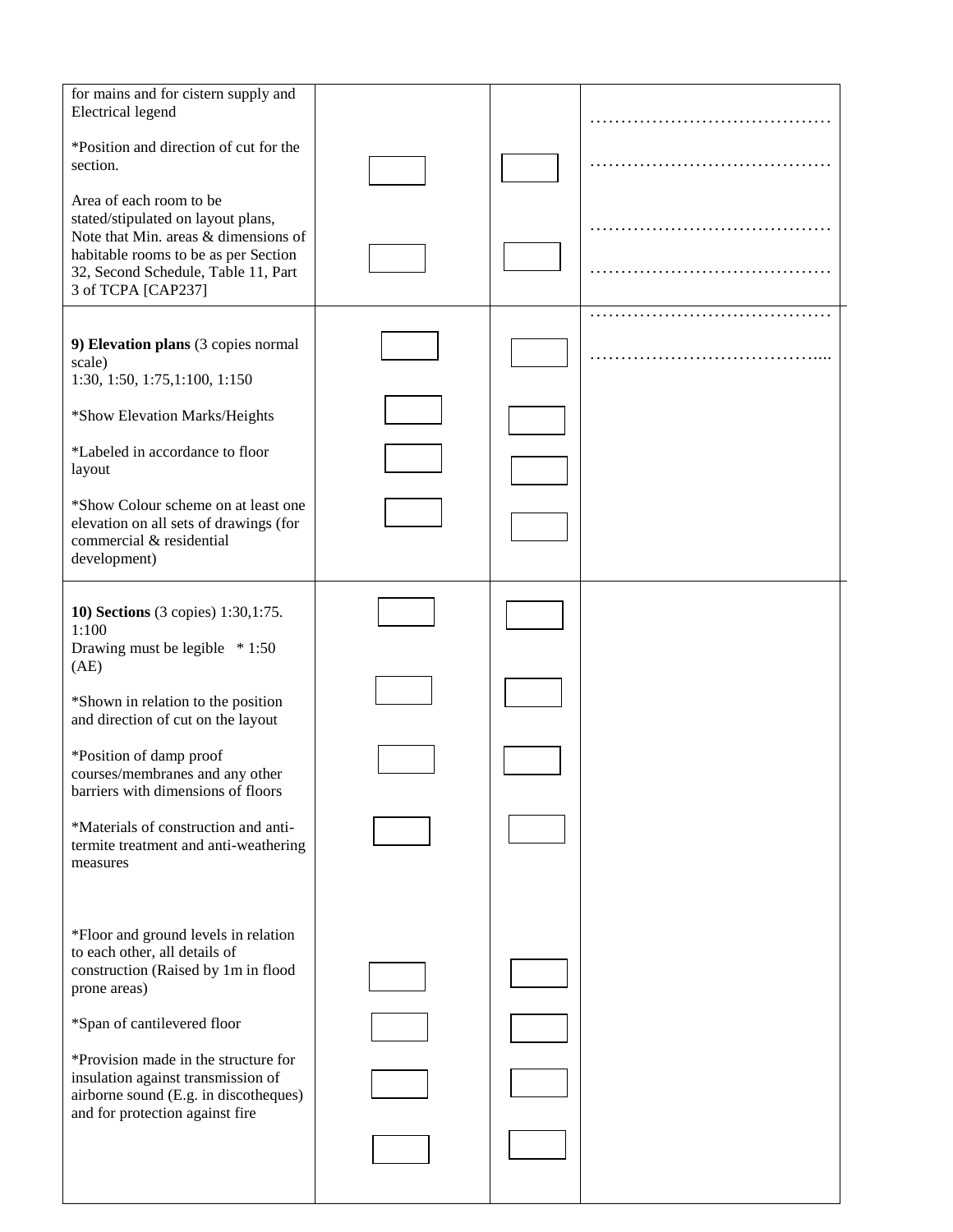| *Legible section through<br>stairway/staircase                                 |  |  |
|--------------------------------------------------------------------------------|--|--|
| Note that headroom to be min. of 2m<br>vertical height as per Section 32, Part |  |  |
| E, Regulation 42, sub-section (a) of                                           |  |  |
| TCPA [CAP237]                                                                  |  |  |
| * Width of Stairway/Staircase to be<br>as per Section 32, Second Schedule,     |  |  |
| Table 8 of TCPA [CAP237] -                                                     |  |  |
| *Show Elevation Marks/Heights                                                  |  |  |
| *Soak away/ Septic tank/ Drainfield                                            |  |  |
| or any other water disposal facilities<br>(Clearly indicating dimensions &     |  |  |
| capacity)                                                                      |  |  |
| *Existing and proposed topography                                              |  |  |
| terrain slope profile                                                          |  |  |
| *Cistern dimensions and construction<br>details                                |  |  |
| *Roof details, finishes to walls,                                              |  |  |
| ceilings and soffits                                                           |  |  |
| Purlins, rafters, truss, eaves, fascia<br>board, wall plate, including         |  |  |
| Dimension of overhang                                                          |  |  |
| *Headroom in attic (if applicable)                                             |  |  |
|                                                                                |  |  |
|                                                                                |  |  |
| <b>Other Details</b>                                                           |  |  |
| *Road/ Access details                                                          |  |  |
| *Waste water disposal facilities                                               |  |  |
| *Retaining walls (Above 1.5m high                                              |  |  |
| standard is: submit Engineer's<br>Certificate)                                 |  |  |
|                                                                                |  |  |
| *Section, positioning and elevation<br>of bins                                 |  |  |
| *Boundary Walls Maximum height                                                 |  |  |
| 1.8 <sub>m</sub><br>(Facing roads:1.5m block work and                          |  |  |
| 0.3m decorative features)                                                      |  |  |
|                                                                                |  |  |
|                                                                                |  |  |
|                                                                                |  |  |
|                                                                                |  |  |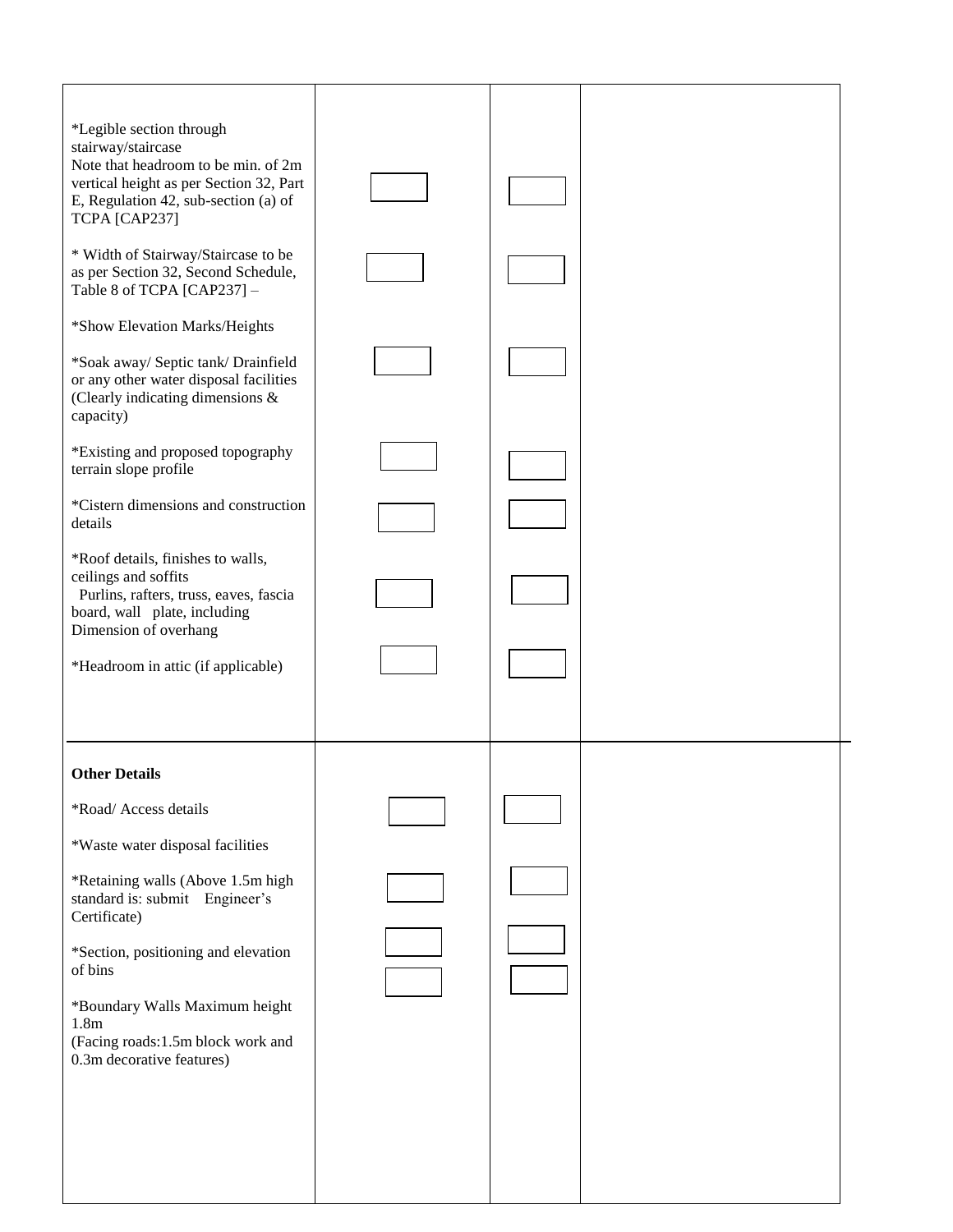| Ventilation: Openings to be at least<br>1/6 of total floor area of the room if<br>opening is in one wall only and at<br>least 1/8 of total floor area of the<br>room if openings are in two or more |  |  |
|-----------------------------------------------------------------------------------------------------------------------------------------------------------------------------------------------------|--|--|
| walls, as per Section 32, Part J,<br>Regulation 56 of TCPA [CAP237]<br>*Provision of lifts and disabled<br>access for public buildings                                                              |  |  |
| 11) Documents                                                                                                                                                                                       |  |  |
| *Company certificate of appreciation                                                                                                                                                                |  |  |
| *Nationality(Applicable for all<br>Applicants)                                                                                                                                                      |  |  |
| *Copies of first two pages of<br>passport.                                                                                                                                                          |  |  |
| *Birth Certificate                                                                                                                                                                                  |  |  |
|                                                                                                                                                                                                     |  |  |
| 12) Project Brief (must include the<br>following details                                                                                                                                            |  |  |
| *Project Business Plan                                                                                                                                                                              |  |  |
| *Investment Value                                                                                                                                                                                   |  |  |
| *Project Description                                                                                                                                                                                |  |  |
| *Sources Of Finance                                                                                                                                                                                 |  |  |
| *Employment During<br>Construction(Foreign and Local)                                                                                                                                               |  |  |
| *Job Creation During Operation                                                                                                                                                                      |  |  |
| *Yearly cash flow                                                                                                                                                                                   |  |  |
|                                                                                                                                                                                                     |  |  |
|                                                                                                                                                                                                     |  |  |
|                                                                                                                                                                                                     |  |  |
|                                                                                                                                                                                                     |  |  |
|                                                                                                                                                                                                     |  |  |
|                                                                                                                                                                                                     |  |  |
|                                                                                                                                                                                                     |  |  |
|                                                                                                                                                                                                     |  |  |